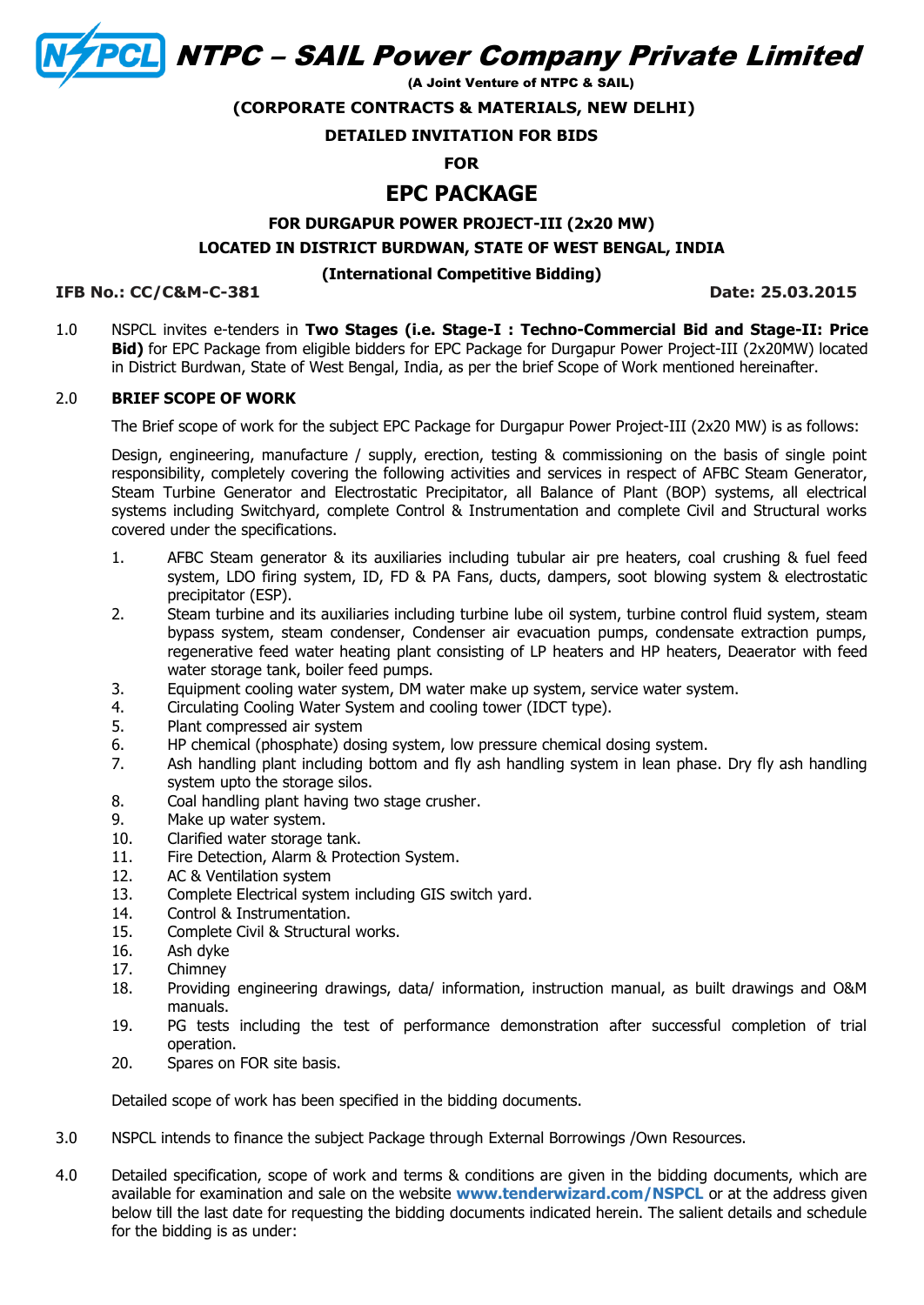| Issuance of IFB in Newspapers                                                                | 11.03.2015                                                                                                                                                         |
|----------------------------------------------------------------------------------------------|--------------------------------------------------------------------------------------------------------------------------------------------------------------------|
| Issuance of Detailed IFB on Websites                                                         | 25.03.2015                                                                                                                                                         |
| Document Download / Sale Commencement Date & Time                                            | 10:00:00 on 31.03.2015                                                                                                                                             |
| Document Download / Sale Close Date & Time                                                   | 17:00:00 on 30.04.2015                                                                                                                                             |
| Pre-Bid Conference Date and Last Date & Time for<br>Receipt of Queries from Bidders (if any) | 11:00:00 on 07.05.2015                                                                                                                                             |
| Last Date and Time for Techno-Commercial Bid (Stage-I)<br>submission                         | 14:30:00 on 01.06.2015                                                                                                                                             |
| Techno-Commercial (Stage-I) Bid Opening Date & Time                                          | 15:00:00 on 01.06.2015                                                                                                                                             |
| Cost of Bidding Documents                                                                    | INR 22,500/- (Indian Rupees Twenty Two<br>Thousand Five Hundred only) for Indian<br>Bidders and US \$ 500/- (US Dollars Five<br>Hundred only) for Foreign Bidders. |

Date for opening of Stage-II (Price Bid) shall be intimated separately after opening of Stage-I (Techno–Commercial Bid) to the successful bidders of Stage-I.

- 5.0 A complete set of Bidding Documents is to be downloaded from NSPCL's e-tender website "**[http://www.tenderwizard.com](http://www.tenderwizard.com/)/NSPCL''** after registration on the website and after paying the cost of bidding documents(non-refundable) as mentioned at clause 4.0 above in the form of an Account Payee Demand Draft / Bankers' Pay Order in favour of NTPC-SAIL Power Company Private Limited or "**NSPCL**" payable at **New Delhi** or through Electronic Money Transfer into NSPCL's Account No. **000705002031** of ICICI Bank, Connaught Place Branch, New Delhi, India (IFSC Code **ICIC0000007** and Swift Code **ICICINBB007**) and entering its details at the appropriate place on the website. The original of the Demand Draft / Bankers' Pay Order or printed copy of the transaction statement for the Electronic Money Transfer is to be submitted in original at the address indicated below along with the Bid Security.
- 5.1 Only the downloaded documents are to be used for bidding purposes. Bids shall be submitted online and opened at the address given below in the presence of Bidder's representatives who choose to attend.
- 5.2 All bids must be accompanied by Bid Security for an amount of **INR 64,260,000/- (Indian Rupees Sixty Four Million Two Hundred Sixty thousand only or USD 1,043,200 (US Dollar One Million Forty three thousand Two hundred only)** in the form as stipulated in the Bidding Documents.

#### **ANY BID FOR WHICH ACCEPTABLE BID SECURITY AND COST OF BIDDING DOCUMENTS IN A SEALED ENVELOPE IS NOT RECEIVED PHYSICALLY AT THE ADDRESS INDICATED BELOW SHALL BE REJECTED BY THE EMPLOYER AS BEING NON-RESPONSIVE AND SHALL NOT BE OPENED**.

- 5.3 The Bidder may examine the bidding documents and may request for any modification or clarification or suggestions to the bidding documents prior to the specified last date for receipt of queries. The bidders are required to send their requests to NSPCL by post or e-mail at the address indicated below for any modification or clarification or suggestions on or before the specified last date for the same.
- 5.4 Subsequent to last date for receipt of clarifications, NSPCL shall internally review the clarifications/ suggestions /deviations of the bidders and transmit the response (without identifying the source of query) to all prospective Bidders who have received the bidding documents. The response shall be uploaded as Corrigendum to the IFB, on the e-tender website of NSPCL i.e. [www.tenderwizard.com/NSPCL](http://www.tenderwizard.com/NSPCL) in the form of amendments / clarifications to the bidding documents and the bidder shall be notified through e-mail(on the e-mail ID registered by them on the e-tender website. While making his Techno-Commercial Bid, the bidder shall take into consideration all terms, conditions and specifications of the Bidding Documents, the corrigendum(s) / amendment(s)/ clarification(s)/ addenda/errata (if any) issued by NSPCL prior to opening of Techno-Commercial Bids.
- 5.5 In case any modification (s) or clarification (s) or suggestion (s) of the bidders is / are not accepted in the said amendments/ clarifications made to the bidding documents; the bidders shall suitably take in to account the implication of such modification or clarification or suggestions by the bidder into their bid prices, if any, and submit their bid without any further modification or clarification or suggestions or deviation.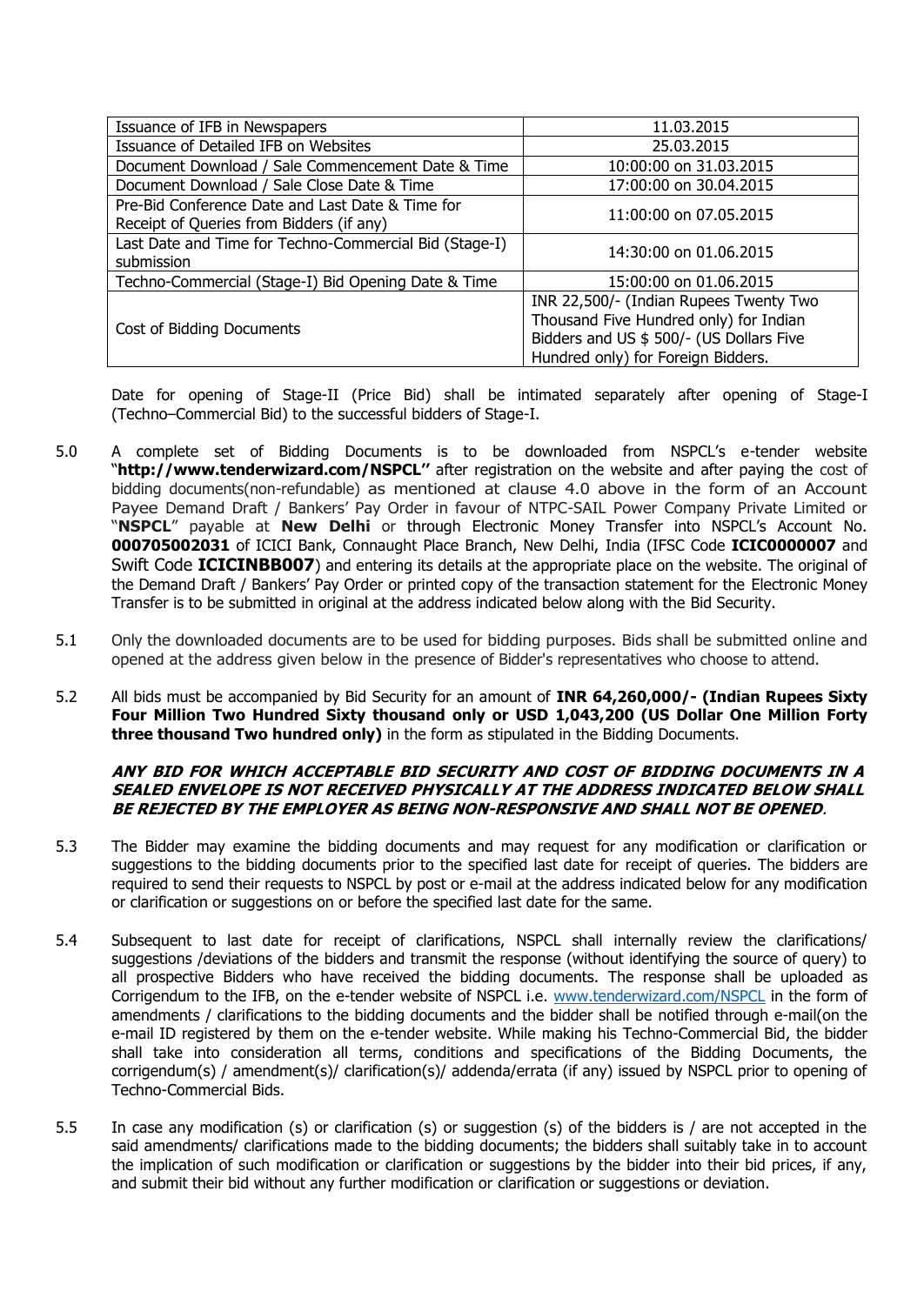# 6.0 **Qualifying Requirements for Bidders (QR):**

**1.0.0** The Bidder should meet the qualifying requirements of any one of the qualifying routes stipulated under clause 1.1.0 or 1.2.0. In addition, the Bidder should also meet the requirements stipulated under clause 2.0.0 together with the requirements stipulated under section ITB.

## **1.1.0 Route 1: Qualified Steam Generator and/or Qualified Steam Turbine Generator Manufacturer.**

- 1.1.1 (A) The bidder should have designed, engineered, manufactured / got manufactured, erected / supervised erection , commissioned / supervised commissioning of at least one (1) number of AFBC (Atmospheric Fluidized Bed Combustion) Coal Fired Steam Generator having rated capacity of 88 tonnes of steam per hour or above. Further such steam generator should be of the type specified (i.e. drum type with natural circulation, atmospheric fluidized bed combustion type with under bed fuel feeding system) and should have been in successful operation for a period of not less than one (1) year prior to the date of techno-commercial bid opening.
- 1.1.1(B) The Bidder should have designed, engineered, manufactured / got manufactured, erected / supervised erection, commissioned / supervised commissioning of (i) at least one (1) number of condensing Steam Turbine**,** directly coupled or coupled through a gearbox to generator of 20 MW or above capacity and (ii) at least one (1) number of generator of thermal class F (155<sup>o</sup>C) winding insulation, air/water cooled stator and air cooled rotor of 20 MW or above capacity. These steam turbine and generator should have been in successful operation for a period of not less than one (1) year prior to the date of techno-commercial bid opening. Bidder shall offer only the type of arrangement i.e. directly coupled or coupled through a gearbox to generator for which it is qualified.
- 1.1.2 In case the Bidder meets the requirements indicated at 1.1.1 (A)/ (B) for either steam generator or steam turbine generator sets (and not for both) then the Bidder shall associate/collaborate for sourcing of the other equipment with either Qualified Steam Turbine Generator Manufacturer or Qualified Steam Generator Manufacturer, who shall in turn meet the requirements stipulated at 1.1.1(B) in conjunction with 1.1.4 (as applicable) or  $1.1.1(A)$  above as the case may be for the respective equipment.

## 1.1.3 Bidder shall furnish Deeds of Joint Undertaking (DJU) as per the following table:

| <b>DJU</b>                                                                                                                                                                                                                                                                                                                                                                                                                                                                                                                                                                                                                                                                                                                                                                                                                                                                                                                                                    | <b>Executants</b>                                          | BG   |  |
|---------------------------------------------------------------------------------------------------------------------------------------------------------------------------------------------------------------------------------------------------------------------------------------------------------------------------------------------------------------------------------------------------------------------------------------------------------------------------------------------------------------------------------------------------------------------------------------------------------------------------------------------------------------------------------------------------------------------------------------------------------------------------------------------------------------------------------------------------------------------------------------------------------------------------------------------------------------|------------------------------------------------------------|------|--|
|                                                                                                                                                                                                                                                                                                                                                                                                                                                                                                                                                                                                                                                                                                                                                                                                                                                                                                                                                               | The Bidder                                                 |      |  |
|                                                                                                                                                                                                                                                                                                                                                                                                                                                                                                                                                                                                                                                                                                                                                                                                                                                                                                                                                               | QSGM or QSTGM (applicable if other than Bidder)<br>$0.3\%$ |      |  |
|                                                                                                                                                                                                                                                                                                                                                                                                                                                                                                                                                                                                                                                                                                                                                                                                                                                                                                                                                               | Qualified Generator Manufacturer (if applicable)           | 0.1% |  |
| In the Deed of Joint Undertaking for Steam Generator and Auxiliaries, all the executants<br>of DJU shall be jointly and severally liable to the Employer for successful performance of<br>the contract for the scope related to steam generator and auxiliaries as per the format<br>enclosed in the bidding documents.<br>In the Deed of Joint Undertaking for Steam Turbine Generator and Auxiliaries all the<br>executants of DJU shall be jointly and severally liable to the Employer for successful<br>performance of contract for the scope related to Steam Turbine Generator and Auxiliaries<br>including turbine cycle, regenerative feed heating and pumping system as per the format<br>enclosed in the bidding documents.<br>Qualified Generator Manufacturer (where ever applicable) shall be liable to the Employer<br>for successful performance of the generator and its auxiliaries as per the format enclosed<br>in the bidding documents. |                                                            |      |  |
| Where the Bank Guarantee (BG) amount is indicated as %, the same shall be % of the<br>$\bullet$<br>total contract price.<br>The Deed of Joint Undertaking shall be submitted along with techno-commercial bid,<br>failing which the Bidder shall be disqualified and its bid shall be rejected.<br>Applicable BGs are in addition to the contract performance security to be furnished by the<br>Bidder.<br>Applicable BGs shall be furnished in case of award.                                                                                                                                                                                                                                                                                                                                                                                                                                                                                               |                                                            |      |  |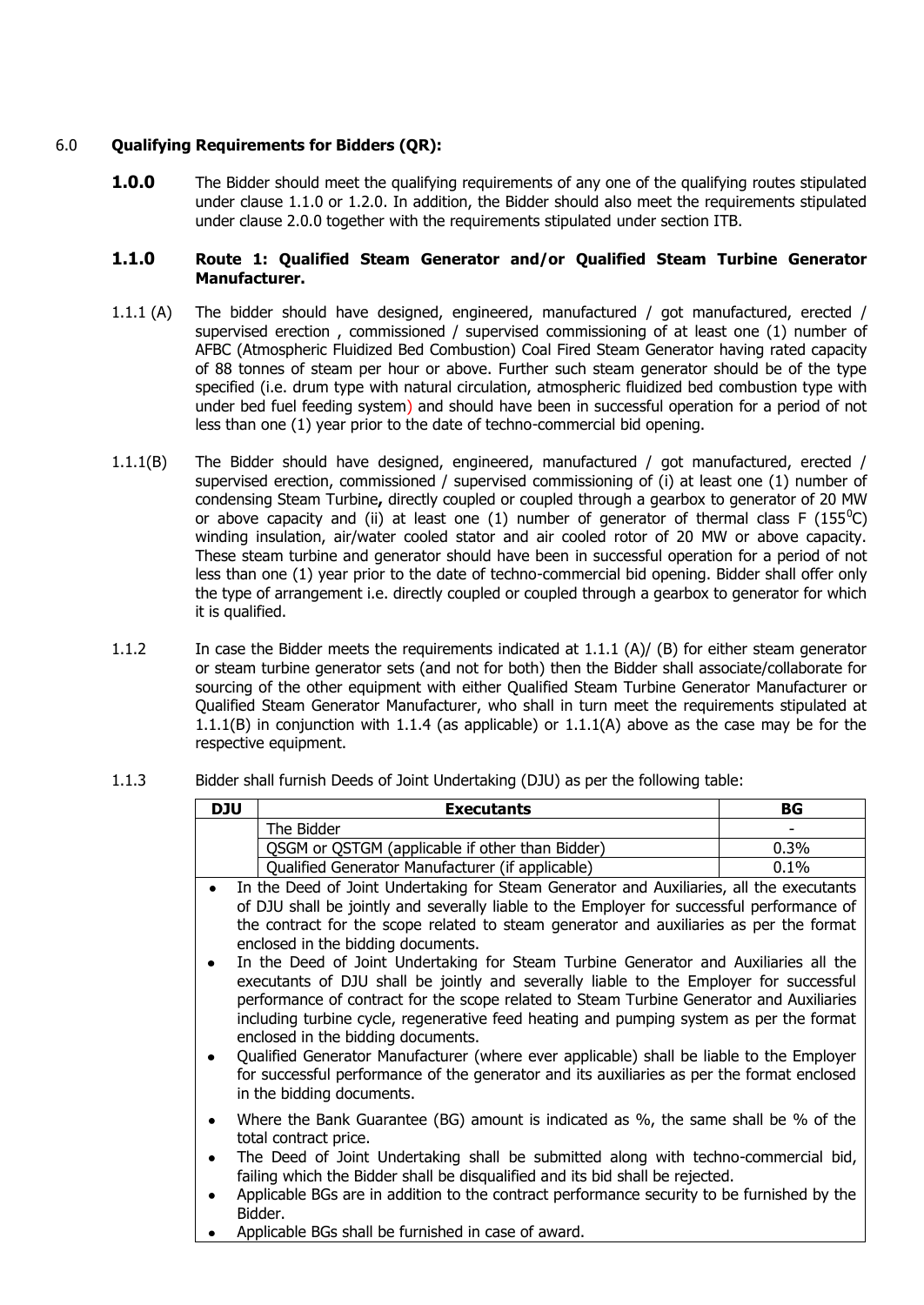1.1.4 A steam turbine manufacturer who meets the requirements of clause 1.1.1(B) except for generator would also qualify if he associates/collaborates with a Generator manufacturer who meets the requirements of clause 1.1.1(B) fully in respect of generator, hereinafter referred to as Qualified Generator Manufacturer.

> The Qualified Generator Manufacturer shall necessarily be one of the executants of DJU being submitted by the Bidder as per clause 1.1.3 above.

## **1.2.0 Route 2: Company having experience of 20 MW units on EPC basis**

- 1.2.1 The bidder should have executed on Engineering, Procurement and Construction (EPC) basis, minimum one (1) number of Fluidized Bed Combustion (AFBC/CFBC ) Coal fired units of at least 20 MW capacity comprising of Steam Generator and Steam Turbine Generator sets along with their associated auxiliary equipments, electrostatic precipitators, switchyard, coal handling plant, ash handling plant, condenser cooling water system including associated civil works for the above equipments and systems which is in successful operation for a period of not less than one (1) year prior to the date of techno-commercial bid opening.
- 1.2.2 The bidder shall associate/collaborate for the (i) Steam Generator and (ii) Steam Turbine Generator sets and shall source these equipments only from associate(s)/collaborator(s) who meet the following respectively:
	- (i) Qualified Steam Generator Manufacturer, who shall in turn meet the requirement stipulated at 1.1.1(A) & 2.2.0
	- (ii) Qualified Steam Turbine Generator Manufacturer, who shall in turn meet the requirement stipulated at 1.1.1(B) in conjunction with 1.1.4 (as applicable) above & 2.2.0.

| DJU       | Executants                                       | BG      |
|-----------|--------------------------------------------------|---------|
| For Steam | The Bidder                                       |         |
| Generator | <b>OSGM</b>                                      | $0.3\%$ |
| For Steam | The Bidder                                       |         |
| Turbine   | <b>OSTGM</b>                                     | 0.3%    |
| Generator | Qualified Generator Manufacturer (if applicable) | 0.1%    |

1.2.3 The Bidder shall furnish Deeds of joint Undertaking (DJUs) as per the following table:

- In the Deed of Joint Undertaking for Steam Generator and Auxiliaries, all the executants of DJU shall be jointly and severally liable to the Employer for successful performance of the contract for the scope related to steam generator and auxiliaries as per the format enclosed in the bidding documents.
- In the Deed of Joint Undertaking for Steam Turbine Generator and Auxiliaries all the executants of DJU shall be jointly and severally liable to the Employer for successful performance of contract for the scope related to Steam Turbine Generator and Auxiliaries including turbine cycle, regenerative feed heating and pumping system as per the format enclosed in the bidding documents.
- Qualified Generator Manufacturer (where ever applicable) shall be liable to the Employer for successful performance of the generator and its auxiliaries as per the format enclosed in the bidding documents.
- Where the Bank Guarantee (BG) amount is indicated as %, the same shall be % of the total contract price.
- The Deed of Joint Undertaking shall be submitted along with techno-commercial bid, failing which the Bidder shall be disqualified and its bid shall be rejected.
- Applicable BGs are in addition to the contract performance security to be furnished by  $\bullet$ the Bidder.
- Applicable BGs shall be furnished in case of award.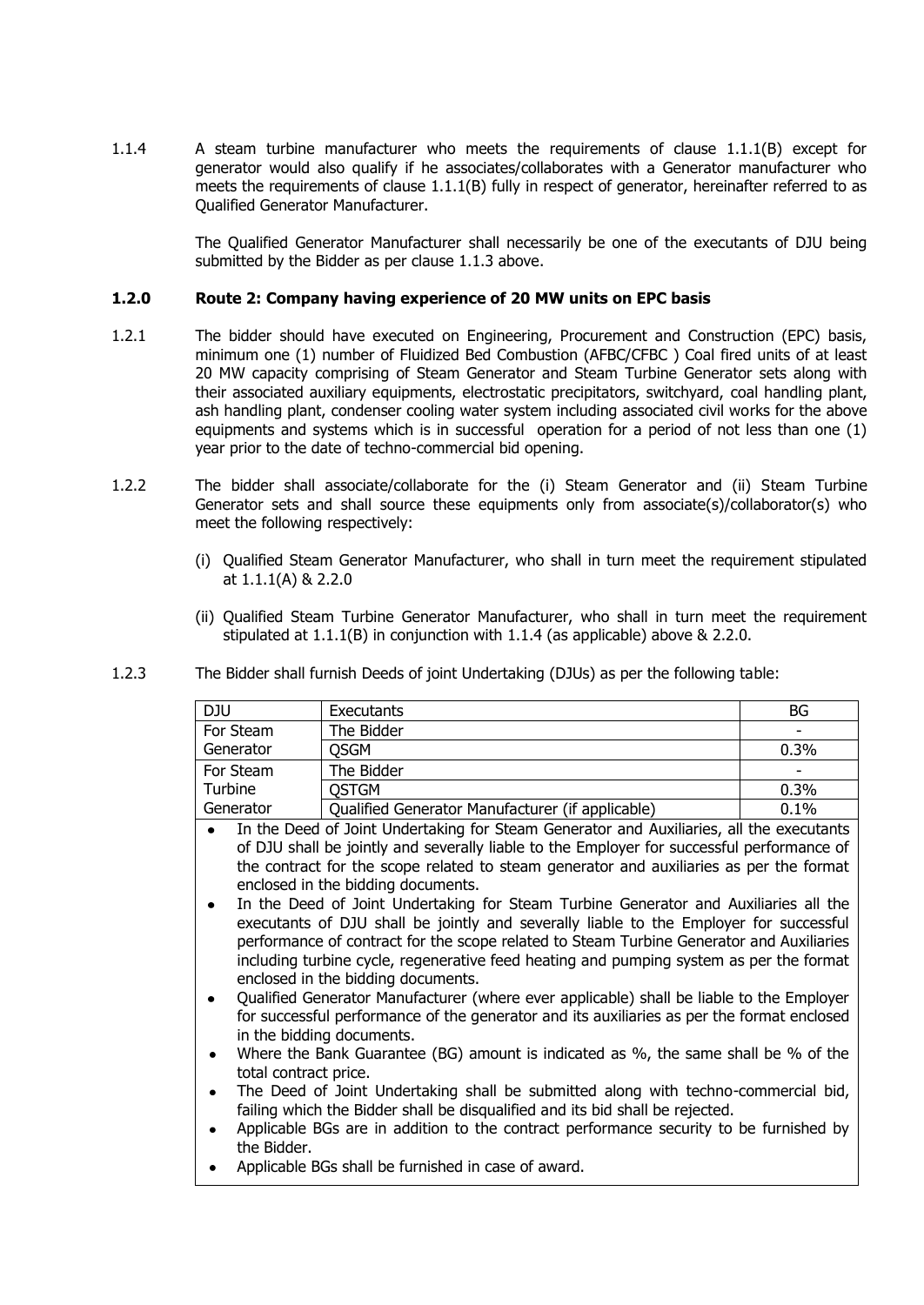## **Notes for clause 1.0.0**

# (1) **Definitions**

- (i) "Qualified Steam Generator Manufacturer" (QSGM) means a manufacturer meeting requirements stipulated at 1.1.1(A)
- (ii) "Qualified Steam Turbine Generator Manufacturer' (QSTGM) means a manufacturer meeting requirements stipulated at 1.1.1 (B).
- (iii) Wherever the term 'coal fired' is appearing above, "coal" shall be deemed to also include bituminous coal/sub bituminous coal/brown coal/lignite, mill rejects/ washery rejects

## (2) **Erection/Commissioning**

Where erection/ supervision of erection and commissioning/ supervision of commissioning has not been in the scope of the Bidder as mentioned in clause 1.1.0, he should have acted as an advisor for erection and commissioning of the Steam Generator & auxiliaries/Steam Turbine & Generator, as the case may be. Necessary documents / certificates from the client, in support of above shall be furnished along with the techno-commercial bid.

## (3) **Direct /Indirect order**

- i) The Bidder / Qualified Steam Generator Manufacturer / Qualified Steam Turbine Generator Manufacturer / Qualified Generator Manufacturer shall also be considered qualified, in case the award for the reference works (steam generator / Turbine and generator) has been received by the Bidder / Qualified Steam Generator Manufacturer / Qualified Steam Turbine Generator Manufacturer / Qualified Generator Manufacturer either directly from owner of plant or any other intermediary organization. A certificate from such owner of plant or the intermediary organization shall be required to be furnished by the Bidder / Qualified Steam Generator Manufacturer / Qualified Steam Turbine Generator Manufacturer / Qualified Generator Manufacturer along with its techno-commercial bid in support of its claim of meeting requirement stipulated at  $1.1.1(A)$ ,  $1.1.1(B)$ ,  $1.1.4$  above as the case may be.
- ii) Certificate from owner of the plant shall also be furnished by the Bidder / Qualified Steam Generator Manufacturer / Qualified Steam Turbine Generator Manufacturer for the successful operation of the steam generator  $I$  turbine generator set as specified at requirement stipulated at  $1.1.1(A)$ ,  $1.1.1(B)$ ,  $1.1.4$  above as the case may be along with the technocommercial bid.

## **2.0.0 Financial Criteria:**

## 2.1.0 **Financial Criteria for the Bidder**

- 2.1.1 The average annual turnover of the bidder, in the preceding three(3) financial years as on date of techno-commercial bid opening should not be less than **INR 1674 Million (Indian Rupees One thousand six hundred seventy four million)** or in equivalent foreign currency.
- 2.1.2 The Net Worth of the bidder as on the last day of preceding financial year as on the date of techno-commercial bid opening should not be less than 25% of its paid up share capital.
- 2.1.3 In case the bidder is not able to furnish its audited financial statements on standalone entity basis, the unaudited unconsolidated financial statements of the bidder can be considered acceptable provided the bidder furnishes the following further documents on substantiation of its qualification:
	- (i) Copies of unaudited unconsolidated financial statements of the bidder along with the copies of audited consolidated financial statements of the holding company.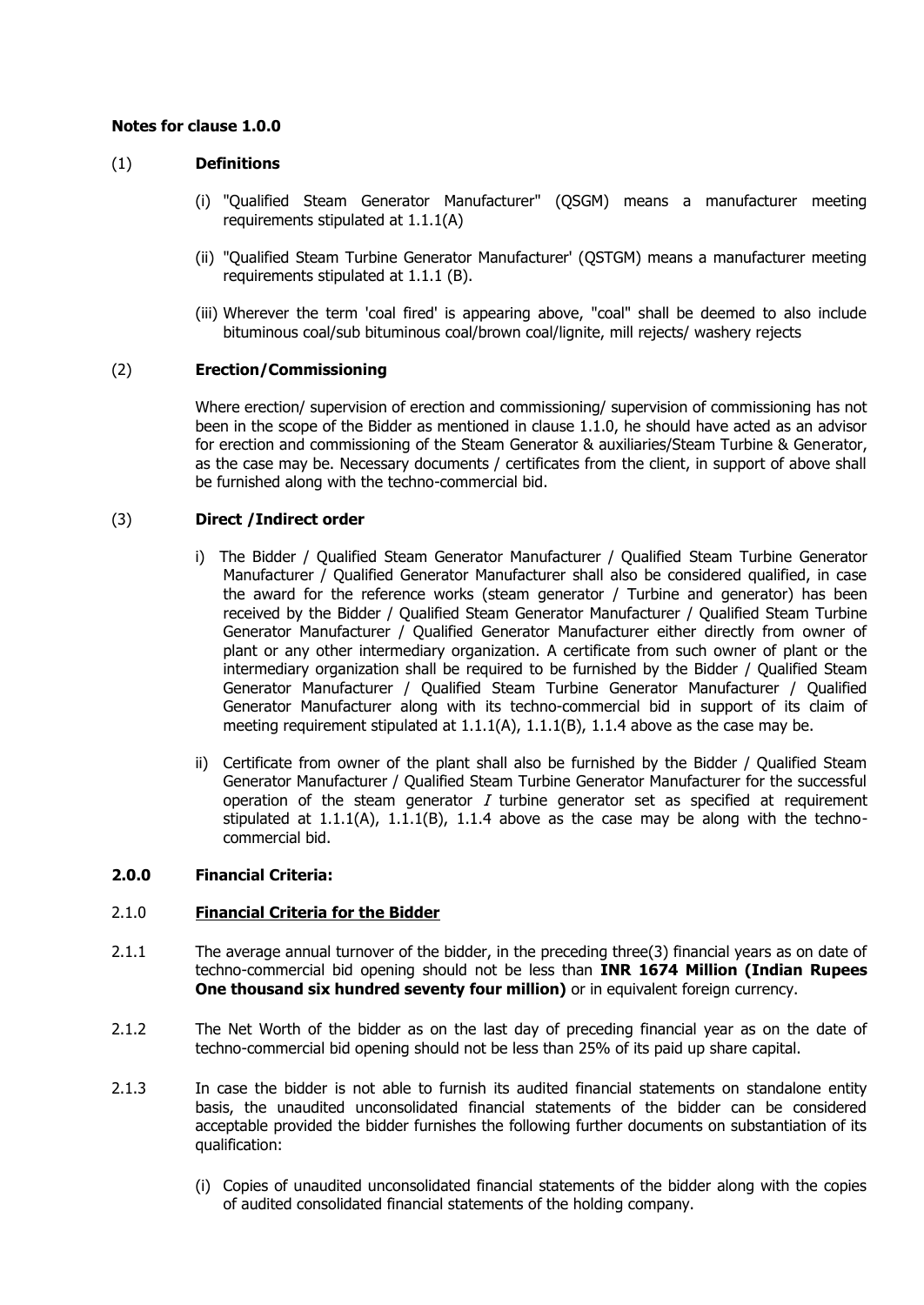(ii) A certificate from the CEO/CFO of the Holding company, as per format enclosed in the bidding documents, stating that the unaudited unconsolidated financial statements form part of the consolidated Annual Report of the company.

In case where audited results for the last preceding financial year as on the date of techno commercial bid opening are not available, certification of financial statements from a practicing Chartered Accountant shall also be considered acceptable.

- 2.1.4 In case any "Bidder" does not satisfy the financial criteria, stipulated at **Cl. 2.1.1** and/ or **Cl. 2.1.2** above on its own, its holding company would be required to meet the stipulated turnover requirements at Cl.2.1.1 above provided that the net worth of such Holding Company as on the last day of the preceding financial year is at least equal to or more than the paid up share capital of the holding company. In such an event the bidder would be required to furnish along with its bid, a letter of undertaking from the holding company, supported by Board Resolution, as per the format enclosed in the bid documents, pledging unconditional and irrevocable financial support for the execution of the contract by the Bidder in case of award.
- 2.1.5 The unutilized line of credit for fund based and non-fund based limits with cash and bank balances including fixed deposits of the bidder as on a date not earlier than 15 days prior to the date of techno-commercial bid opening, duly certified by the bankers shall not be less than **INR 1267 Million (Indian Rupees One thousand two hundred and sixty seven million)** or in equivalent foreign currency. In case certificates from more than one bank are submitted, the certified unutilized limits shall be of the same date from all such banks.
- 2.1.6 Where another company of the group acting as the Treasury center is responsible for Treasury Management of the bidder having combined credit/ guarantee limit for the whole group, the bidder would be required to provide a Banker's certificate regarding unutilized line of credit for fund based and non-fund based limits together with cash and bank balances including fixed deposits available to such Treasury Centre. Further, Treasury Centre shall certify that out of the aforesaid limits certified by the Bankers, the bidder shall have access to the line of credit of a level not less than the specified amount at **Cl. 2.1.5** above. In proof of this, the bidder would be required to furnish along with its techno-commercial bid, a Letter of Undertaking from the Treasury Centre, Supported by a Resolution passed by the Board of Directors of the holding company, as per the format enclosed in the bidding documents, pledging unconditional and irrevocable financial support for the execution of the contract by the Bidder in case of award.
- 2.1.7 In case the Bidder's unutilized line of credit for fund based and non-fund based limits specified at **Cl.2.1.5** above is not sufficient, a comfort letter from one of the bankers specified in the bid documents unequivocally stating that in case the bidder is awarded the contract, the Bank would enhance the line of credit for fund based and non-fund based limit to a level not less than the specified amount to the bidder or to the Treasury Management Centre as the case may be, shall be acceptable.

## **2.2.0 Financial criteria for the Collaborator(s)/Associates(s)**

2.2.1 The average annual turnover of the **Collaborator(s) / Associates(s)**, in the preceding three (3) financial years as on date of techno-commercial bid opening should not be less than the following for different Collaborator(s)/associate(s) as applicable.

| Collaborator(s)/<br>Associates(s) | <b>Applicable Clauses</b> | <b>Required annual</b><br>turnover<br><b>in</b><br>Million INR or in equivalent<br>foreign currency |
|-----------------------------------|---------------------------|-----------------------------------------------------------------------------------------------------|
| <b>QSGM</b>                       | 1.1.2, 1.2.2              | <b>INR</b> 399 Million (Indian Rupees Three<br>hundred and ninety nine million)                     |
| <b>QSTGM</b>                      | 1.1.2, 1.2.2              | <b>INR</b> 225 Million (Indian Rupees Two<br>hundred twenty five million)                           |
| QGM                               | 1, 1.4, 1.2.2             | <b>INR</b> 167 Million (Indian Rupees One<br>hundred sixty seven million)                           |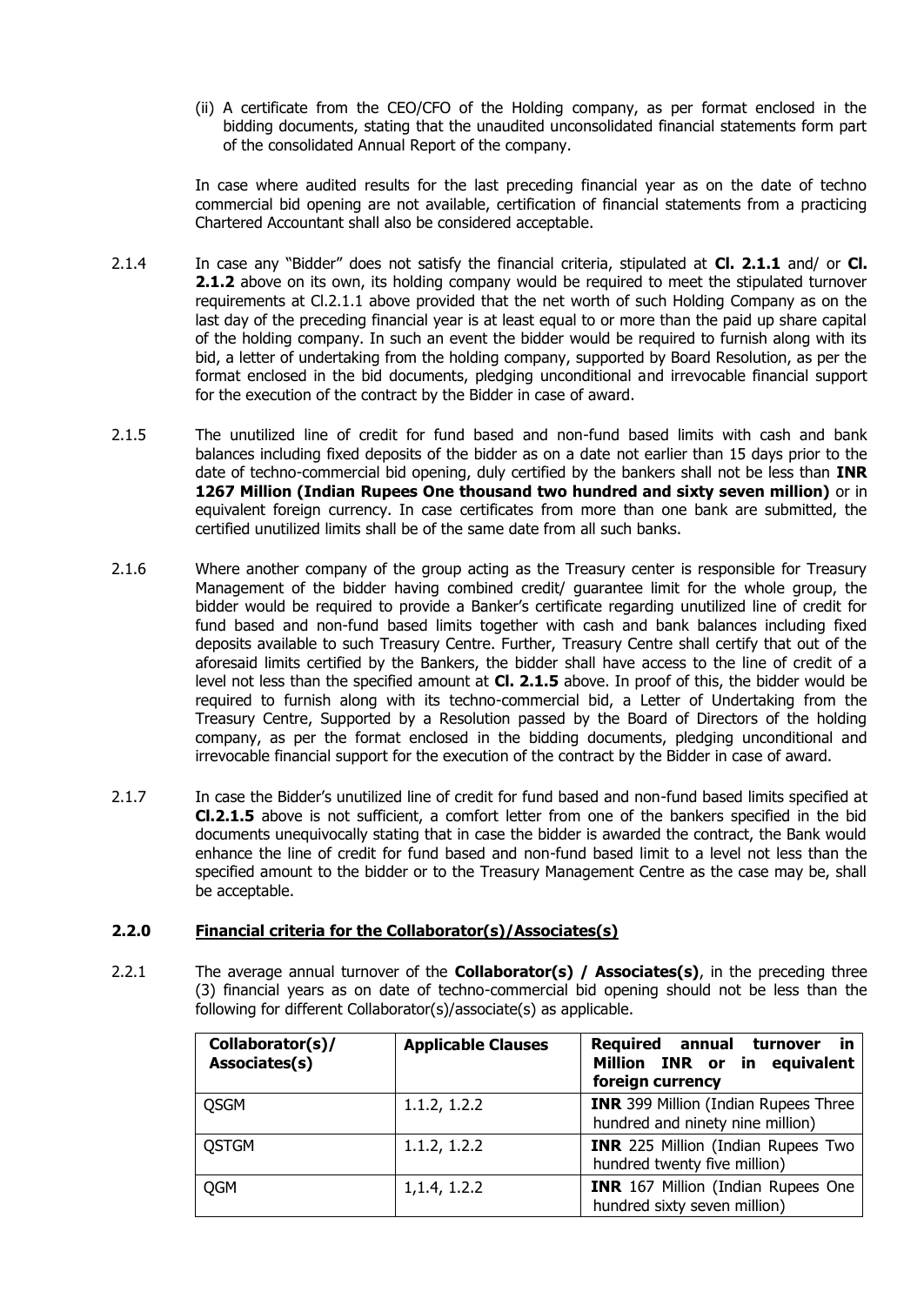- 2.2.2 The Net Worth of each collaborator / Associate as on the last day of preceding financial year as on the date of techno-commercial bid opening should not be less than 25% of its paid up share capital.
- 2.2.3 In case the Collaborator(s) / Associate(s) is not able to furnish its audited financial statements on standalone entity basis, the unaudited unconsolidated financial statements of the Collaborator(s) / Associate(s) can be considered acceptable provided the Collaborator(s) / Associate(s) furnishes the following further documents on substantiation of its qualification:
- (i) Copies of unaudited unconsolidated financial statements of the Collaborator(s) / Associate(s) along with the copies of audited consolidated financial statements of the holding company of Collaborator(s) / Associate(s).
- (ii) A Certificate from the CEO/CFO of the Holding Company, as per the format enclosed in the bidding documents, stating that the unaudited unconsolidated financial statements form part of the consolidated Annual Report of the company.

In case where audited results for the last preceding financial year as on the date of techno commercial bid opening are not available, certification of financial statements from a practicing Chartered Accountant shall also be considered acceptable.

- 2.2.4 In case a collaborator(s) / Associate(s) does not satisfy the financial criteria, stipulated at **Cl. 2.2.1** and/ or **Cl. 2.2.2** above on its own, its holding company would be required to meet the stipulated turnover requirements at **Cl.2.2.1**, provided that the net worth of such Holding Company as on the last day of the preceding financial year is at least equal to or more than the paid up share capital of the Holding Company. In such an event the Collaborator(s) / Associate(s) would be required to furnish along with its bid, a letter of undertaking from the Holding Company, supported by Board Resolution (as per the format enclosed in the bid documents), pledging unconditional and irrevocable financial support to the Collaborator(s)  $/$  Associate(s) to honor the terms and conditions of the Deed of Joint Undertaking, in case of award of the contract to the Bidder with whom Collaborator / Associate is associated.
- 2.2.5 The unutilized line of credit for fund based and non-fund based limits with cash and bank balances including fixed deposits of the Collaborator / Associate as on a date not earlier than 15 days prior to the date of techno-commercial bid opening, duly certified by the bankers should not be less than **the following for different collaborator(s) / Associate(s) as applicable.**

| Collaborator(s)/<br>Associates(s) | <b>Applicable Clauses</b> | Required<br>unutilized<br>line<br>οf<br>credit in<br>Million INR or<br>in<br>equivalent foreign currency |
|-----------------------------------|---------------------------|----------------------------------------------------------------------------------------------------------|
| <b>QSGM</b>                       | 1.1.2, 1.2.2              | <b>INR</b> 111 Million (Indian Rupees One<br>hundred eleven million)                                     |
| <b>QSTGM</b>                      | 1.1.2, 1.2.2              | <b>INR</b> 68 Million (Indian Rupees Sixty<br>eight million)                                             |
| <b>QGM</b>                        | 1.1.4,1.2.2               | Million<br><b>INR</b> 12<br>(Indian<br>Rupees<br>Twelve million)                                         |

In case certificates from more than one banks are submitted, the certified unutilized limits shall be of the same date from all such banks.

2.2.6 Where another company of the group acting as the Treasury center is responsible for Treasury Management of the Collaborator / Associate having combined credit/ guarantee limit for the whole group, the Collaborator / Associate would be required to provide a Banker's certificate regarding unutilized line of credit for fund based and non-fund based limits together with cash and bank balances including fixed deposits available to such Treasury Centre. Further, Treasury Centre shall certify that out of the aforesaid limits certified by the Bankers, the Collaborator / Associate shall have access to the line of credit of a level not less than the amount specified at Cl.